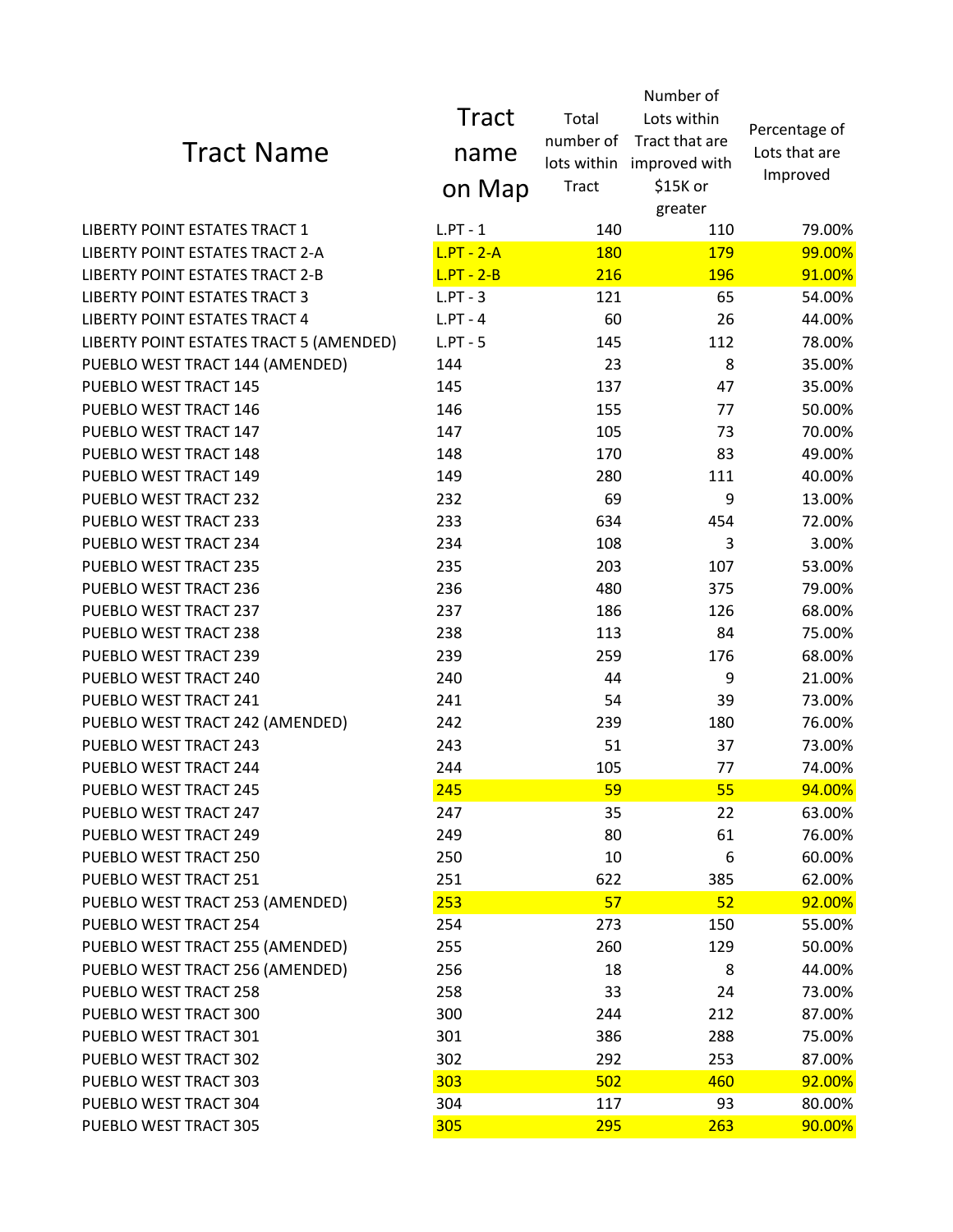| PUEBLO WEST TRACT 306           | 306 | 98             | 88             | 90.00% |
|---------------------------------|-----|----------------|----------------|--------|
| PUEBLO WEST TRACT 307           | 307 | <b>187</b>     | 171            | 92.00% |
| PUEBLO WEST TRACT 308           | 308 | 219            | 191            | 88.00% |
| PUEBLO WEST TRACT 309           | 309 | 171            | 149            | 88.00% |
| PUEBLO WEST TRACT 310           | 310 | 98             | $\overline{3}$ | 3.00%  |
| PUEBLO WEST TRACT 311           | 311 | 81             | 62             | 77.00% |
| PUEBLO WEST TRACT 312           | 312 | 181            | 156            | 86.00% |
| PUEBLO WEST TRACT 313           | 313 | 34             | 28             | 83.00% |
| PUEBLO WEST TRACT 314           | 314 | 121            | 91             | 75.00% |
| PUEBLO WEST TRACT 316           | 316 | 207            | 162            | 78.00% |
| PUEBLO WEST TRACT 317           | 317 | 131            | 0              | 0.00%  |
| PUEBLO WEST TRACT 318           | 318 | 6              | 0              | 0.00%  |
| PUEBLO WEST TRACT 319           | 319 | $\overline{7}$ | 6              | 86.00% |
| PUEBLO WEST TRACT 320           | 320 | 28             | 22             | 79.00% |
| PUEBLO WEST TRACT 321           | 321 | 19             | 15             | 79.00% |
| PUEBLO WEST TRACT 331           | 331 | 434            | 404            | 93.00% |
| PUEBLO WEST TRACT 332           | 332 | 45             | 11             | 25.00% |
| PUEBLO WEST TRACT 333           | 333 | 65             | 6              | 10.00% |
| PUEBLO WEST TRACT 334 (AMENDED) | 334 | 67             | 49             | 74.00% |
| PUEBLO WEST TRACT 335           | 335 | 417            | 391            | 94.00% |
| PUEBLO WEST TRACT 336           | 336 | 256            | 251            | 98.00% |
| PUEBLO WEST TRACT 337           | 337 | <b>326</b>     | 294            | 91.00% |
| PUEBLO WEST TRACT 338           | 338 | 859            | 826            | 97.00% |
| PUEBLO WEST TRACT 339           | 339 | 351            | 278            | 80.00% |
| PUEBLO WEST TRACT 340           | 340 | 72             | $\mathbf{1}$   | 2.00%  |
| PUEBLO WEST TRACT 341           | 341 | 90             | 0              | 0.00%  |
| PUEBLO WEST TRACT 342           | 342 | 115            | 31             | 27.00% |
| PUEBLO WEST TRACT 343           | 343 | <b>137</b>     | <b>133</b>     | 96.00% |
| PUEBLO WEST TRACT 344           | 344 | <b>236</b>     | 226            | 96.00% |
| PUEBLO WEST TRACT 345           | 345 | <b>181</b>     | <b>180</b>     | 99.00% |
| PUEBLO WEST TRACT 346           | 346 | 146            | 119            | 82.00% |
| PUEBLO WEST TRACT 347           | 347 | 459            | 341            | 75.00% |
| PUEBLO WEST TRACT 348           | 348 | 415            | 223            | 54.00% |
| PUEBLO WEST TRACT 349           | 349 | 33             | 33             | 97.00% |
| PUEBLO WEST TRACT 350           | 350 | 346            | 335            | 97.00% |
| PUEBLO WEST TRACT 351           | 351 | 281            | 278            | 99.00% |
| PUEBLO WEST TRACT 352           | 352 | 266            | 250            | 94.00% |
| PUEBLO WEST TRACT 353           | 353 | 119            | 100            | 84.00% |
| PUEBLO WEST TRACT 354           | 354 | 104            | 18             | 18.00% |
| PUEBLO WEST TRACT 355           | 355 | 51             | 36             | 71.00% |
| PUEBLO WEST TRACT 356           | 356 | <b>156</b>     | 141            | 91.00% |
| PUEBLO WEST TRACT 357           | 357 | 89             | 85             | 96.00% |
| PUEBLO WEST TRACT 358           | 358 | 54             | 48             | 89.00% |
| PUEBLO WEST TRACT 359           | 359 | 114            | <b>107</b>     | 94.00% |
| PUEBLO WEST TRACT 360           | 360 | 42             | 37             | 88.00% |
| PUEBLO WEST TRACT 361           | 361 | 29             | 24             | 83.00% |
| PUEBLO WEST TRACT 362           | 362 | 212            | 173            | 82.00% |